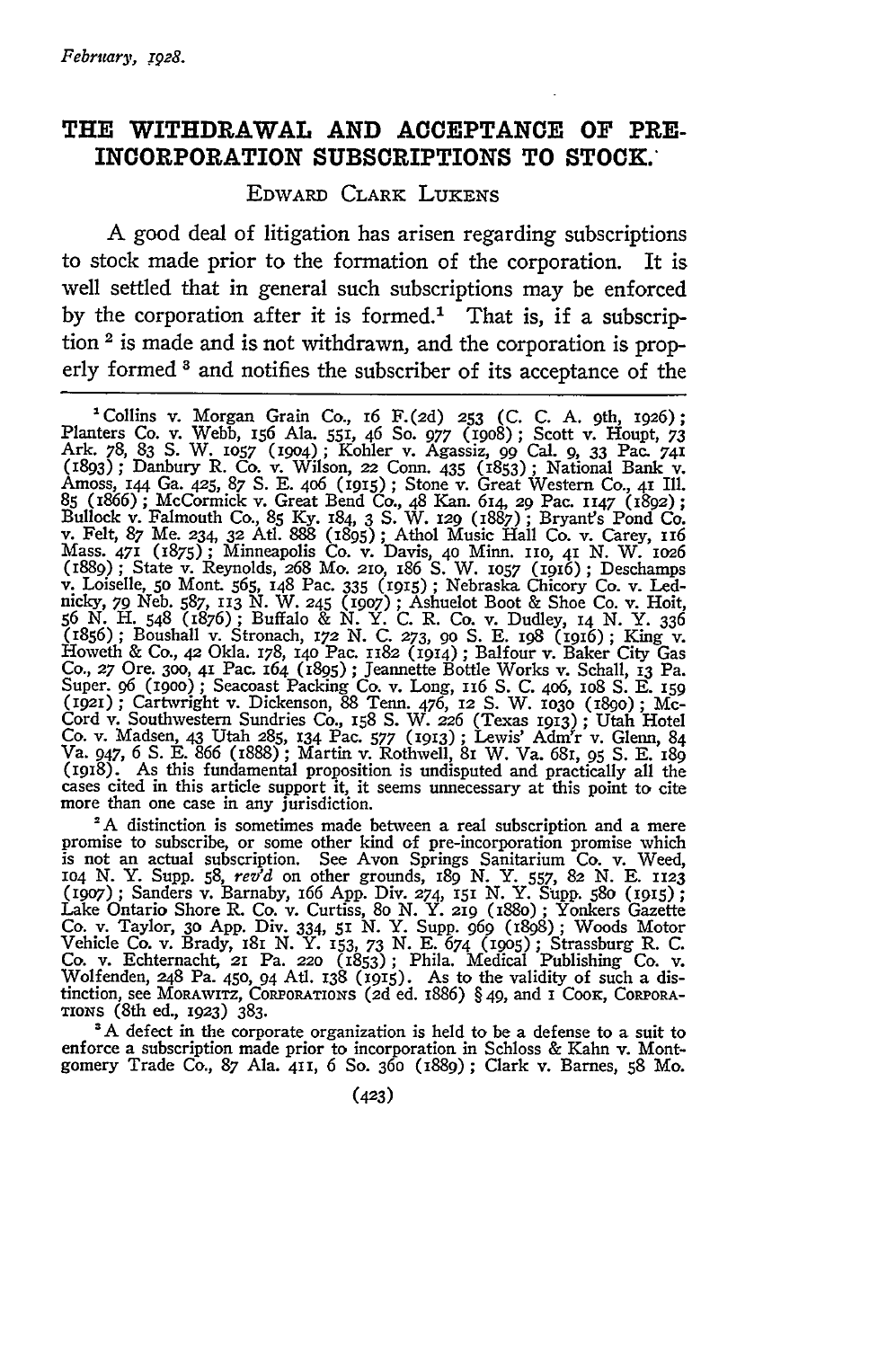subscription, it can enforce the subscription even though it was made before the corporation was in existence.

The validity of pre-incorporation subscriptions is generally based upon one of two theories, that the subscription is a continuing offer to the prospective corporation which is accepted by the corporation when or after it comes into existence, or that it is a contract with the other subscribers as well as an offer to the corporation. Where a corporation after it is formed sues to enforce such a subscription which remains unrevoked, the subscription is binding under either theory, and it makes no practical difference which the court relies upon.

It is in the case of an attempted withdrawal of the subscription before organization is completed that the difference becomes important. If the subscription is only an offer to the corporation it must be unaccepted as long as the corporation is not yet in existence, and can therefore be withdrawn. If on the other hand it is a contract between the subscribers it is binding as soon as it is made, and there can be no withdrawal. There is a distinct division of authority on this, a large majority of the cases holding that a subscription can be withdrawn at any time before the corporation is formed, $4$  while the view that it is a contract

App. 667 (1894); Capps & McCreary v. Hastings Prospecting Co., 40 Neb.<br>470, 58 N. W. 956 (1894); Dorris v. Sweeney, 60 N. Y. 463 (1875); Bywaters<br>v. P. & G. N. Ry. Co., 73 Tex. 624, 11 S. W. 856 (1889). This defense is denied in Allen v. Rhodes, 23o Fed. 321 (C. C. A. 8th, 1916) **;** Selma R. Co. v. Lipton, **5** Ala. 787 (1843); Planters Co. v. Webb, 144 Ala. 666, *39* So. 562 (1905); Mississippi & O. R. R. Co. v. Cross, 20 Ark. 443 (1859); Jones v.<br>Dodge, 97 Ark. 248, 133 S. W. 828 (1911); Canfield v. Gregory, 66 Conn. 933<br>33 Atl. 536 (1895); State Building Co. v. Pierce, 92 Iowa 668, 61 N. W. Carthy v. Lavasche, 89 Ill. 27o (1878); Gill's Adm'x v. **Ky.** & Colo. Gold & Silver Mining Co., 7o Ky. 635 (1870); Swartwout v. Michigan Air Line R. Co., 24 Mich. 389 (1872); Central Plank Road Co. v. Clemens, 16 Mo. 359 (1852); Haskell v. Worthington, 94 Mo. 56o, 7 **S.** W. 481 (1888); Phoenix Warehousing Co. v. Badger, *67* N. Y. 294 (1876); Lydell Ave. Lumber Co. v. Lighthouse, 137 App. Div. 422, **I2** N. Y. Supp. **802 (191o);** Wadesboro Cot-Let The Mills Co. v. Burns, 114 N. C. 353, 19 S. E. 238 (1894); Nickum v. Burck-<br>hardt, 30 Or. 464, 47 Pac. 788, 48 Pac. 475 (1897); McHose & Co. v. Wheeler,<br>45 Pa. 32 (1863); Francis Marion Hotel Co. v. Chicco. 131 S. C. S. E. 436 (1925); Panhandle Packing Co. v. Stringfellow, 180 S. W. 145<br>(Texas, 1915). It will be observed, however, that most of these cases de-<br>pended upon estoppel.

**"** Collins v. Morgan Grain Co., Planters Co. v. Webb, both supra note i; Snodgrass v. Zander, 106 Ark. 462, 154 S. W. 212 (1913); San Joaquin Co. v.<br>Beecher, 101 Cal. 70, 35 Pac. 349 (1894); National Bank v. Amoss, supra<br>note 1; Macon Assn. v. Chance, 31 Ga. App. 636, 122 S. E. 66 (1024): Mc-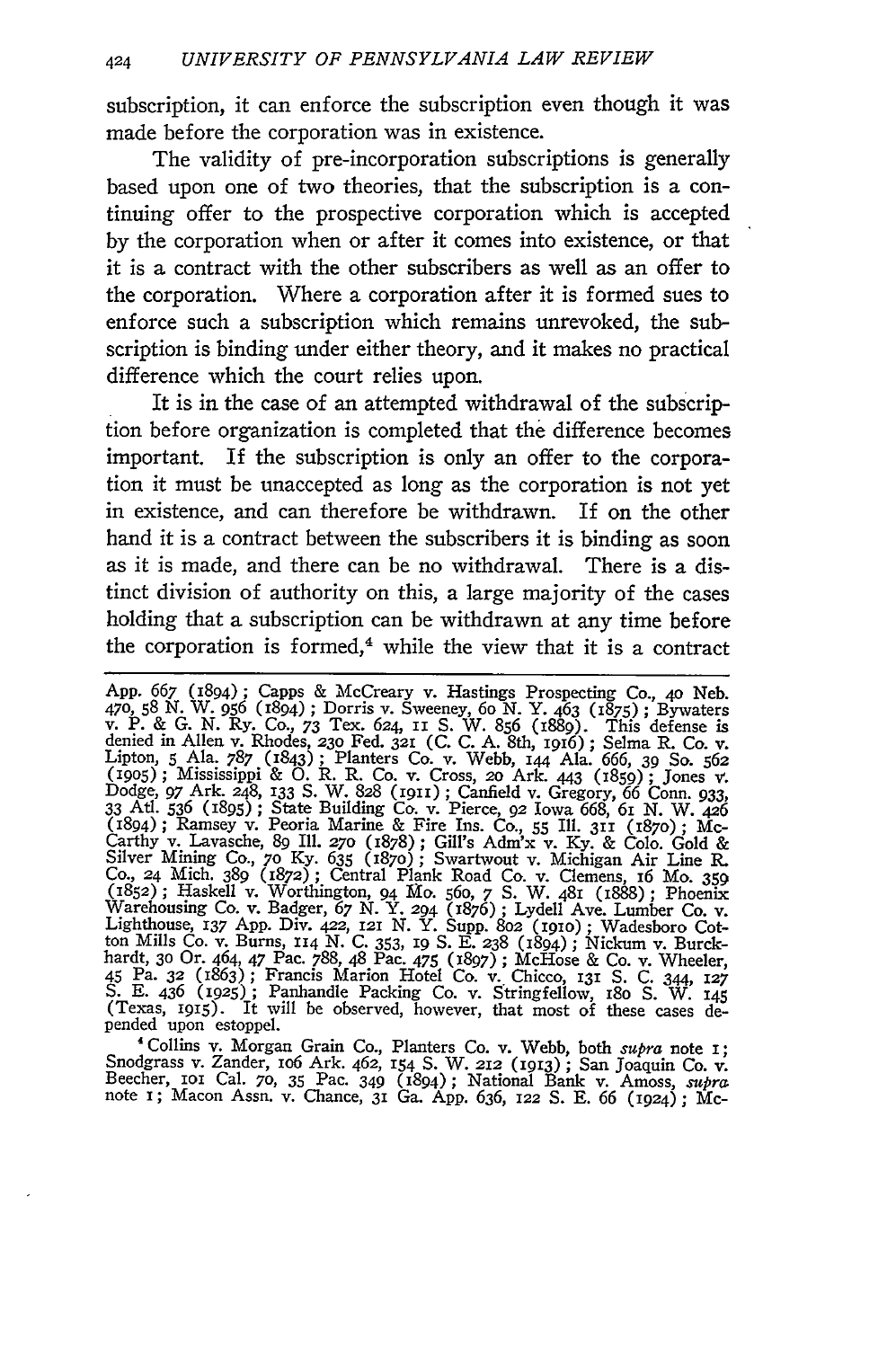between subscribers is the minority rule.<sup>5</sup> In some cases there are special circumstances showing that the agreement in the particular case involved a contract with other persons as well as an offer to the corporation, or was solely a contract between individuals.<sup>6</sup>

It will be observed that both of these theories rest upon the law of contracts. In each case the effort is to describe the situation in terms of offer and acceptance. The subscription is the offer to enter into a contract, and the theories differ only in their conception of who is the offeree. The view that the subscriptionis a continuing offer to the prospective corporation seems to overlook the point that in ordinary contract law there must not only be an offer but someone to whom the offer is made. The use of the word "continuing" must mean not merely that the offer has not been withdrawn, but that it is as though the offer had been made at the instant the offeree came into existence. The transaction is forced into the molds of contract law by assuming that an offer, made when there was ho offeree, was made when there was an offeree, by simply designating the offer as "continuing." The situation is helped but little by saying that the offer is made to someone who acts as agent for the proposed

Cormick v. Great Bend Co., *supra* note 1; U. S. Pump Co. v. Davis, 2 Kan.<br>App. 611, 42 Pac. 590 (1895); Bryant's Pond Co. v. Felt, Athol Music Hall<br>Co. v. Carey, both *supra* note 1; Hudson Co. v. Tower, 156 Mass. 82, 30 465 (1892); Intermountain Co. v. Jack, 5 Mont. 568, 6 Pac. 20 (1885);<br>Deschamps v. Loiselle, *supra* note 1; Jermyn v. Searing & Co., 225 N. Y. 525,<br>122 N. E. 706 (1919); Yonkers Gazette Co. v. Taylor, *supra* note 2; Aubu gine Co. v. De La Green, i43 Pa. 269, **13** Atl. *747* (i888); Jeannette Bottle Works v. Schall, 13 Pa. Super. 96 (1900); Hawthorn Bottle Co. v. Cribbs, 51<br>Pa. Super. 555 (1912); Kramer v. Hamsher, 63 Pa. Super. 211 (1916);<br>Donaldson v. Rollman, 23 Pa. D. R. 802 (1914); Gleaves v. Brick Church Turnpike Co., i Sneed **491** (Tenn. 1853) ; Lewis v. Hillsboro Roller Mill Co., **23** S. W. 338 (Texas 1893); Elliott v. Ashby, **104** Va. 716, **52 S.** E. 383 **(1905) ;** Greenbrier Industrial Exposition v. Rodes, 37 W. Va. 738, *i7* S. E. **305** (893).

'Glenn v. Busey, **5** Mackey **223** (D. C. 1886) ; Hughes v. Antietam Co., 34 **Md.** 316 (1871); Minneapolis Threshing Machine Co. v. Davis, *mtpra* note **x;** Lake Ontario, Auburn & *N.* Y. R. Co. v. Mason, i6 N. Y. **451** (I857); Non-Electric Fibre Mfg. Co. v. Peabody, **21** App. Div. 247, 47 N. Y. Supp. 677 (1897); Clapp v. Gilt Edge Consolidated Mines Co., 33 S. D. 123, **144** N. W. **<sup>721</sup>**(1913); Windsor Hotel Co. v. Schenk, 76 W. Va. 1, 84 S. E. gii (i9i5)..

'Ada Dairy Assn. v. Mears, **123** Mich. 470, 82 N. W. 258 (igoo) **;** Osburn v. Crosby, 63 **N.** H. 583, 3 Atl. 429 (I886) ; Sanders v. Barnaby, Phila. Medical Publishing Co. v. Wolfenden, both *supra* note 2; Garrett v. Phila. Lawn Mower<br>Co., 39 Pa. Super. 78 (1909).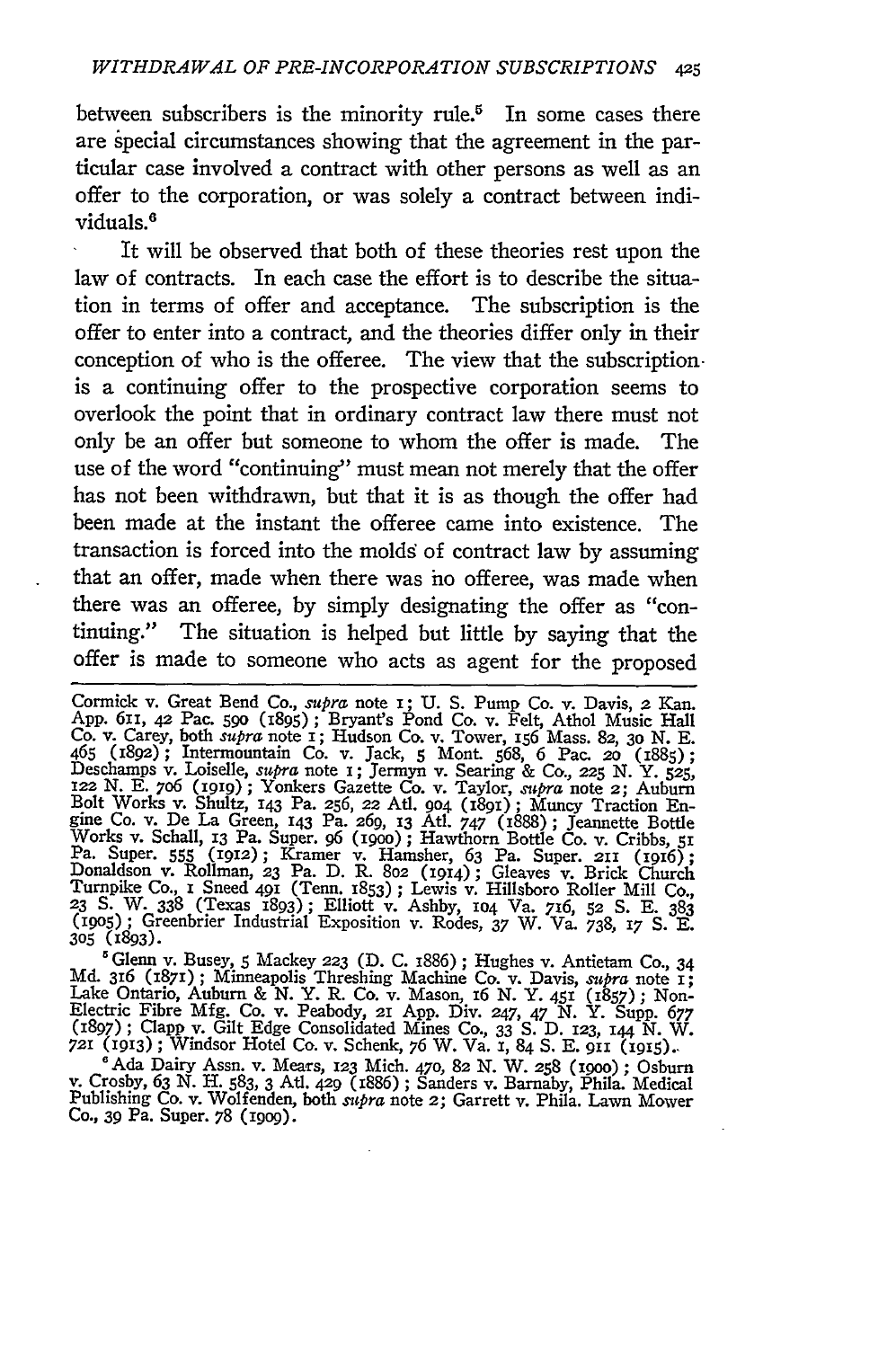corporation, as we would then have the anomaly of an agent for a non-existent principal.

On the other hand, the view that the subscription is a contract with the other subscribers meets with some difficulties. This theory in its essence is that the subscriber adds to his express offer to the proposed corporation an implied promise to the other subscribers that he will not withdraw that offer, and that this implied part of the transaction is binding at once. The trouble is that in none of these cases are the other subscribers the plaintiffs, nor does it appear from the language of the opinions upholding the minority rule that an action could be maintained by the other subscribers. This view appears to confuse the case of a simple subscription with the less frequent case of an agreement between persons in which they promise each other that they will form a corporation, which agreement may of course include a subscription to stock.

It may not be impossible to work out either or both of these theories on the basis of implied assignments, third party beneficiary rule, or some similar bit of ingenuity, so that they will do no violence to the law of contracts and of agency. It is clear, however, that no useful purpose would be served by so doing, as the courts do not decide between the majority and the minority rules on this basis. The real issue is not which theory can be brought into closer harmony with contract law rules, but whether as a matter of policy subscriptions should be revocable until the corporation is formed or not. A suggestion of this appears in *Bryant's Pond Steam Mill Co. v. Felt,7* in which after discussing the contract situation the court adds:

"And in view of the fact that such subscriptions are often obtained **by** over persuasion, and upon sudden and hasty impulses, we are not prepared to say that the rule of law which allows such a revocation is not founded in wisdom. We think it is."

It might be said in fairness to the policy of the opposite view that the court's remarks as to over persuasion and hasty

*<sup>&#</sup>x27;87* Me. 234, **32** AtI. 888 **(1895),** quoted with approval in Collins v. Morgan Grain Co., *infra* note ii.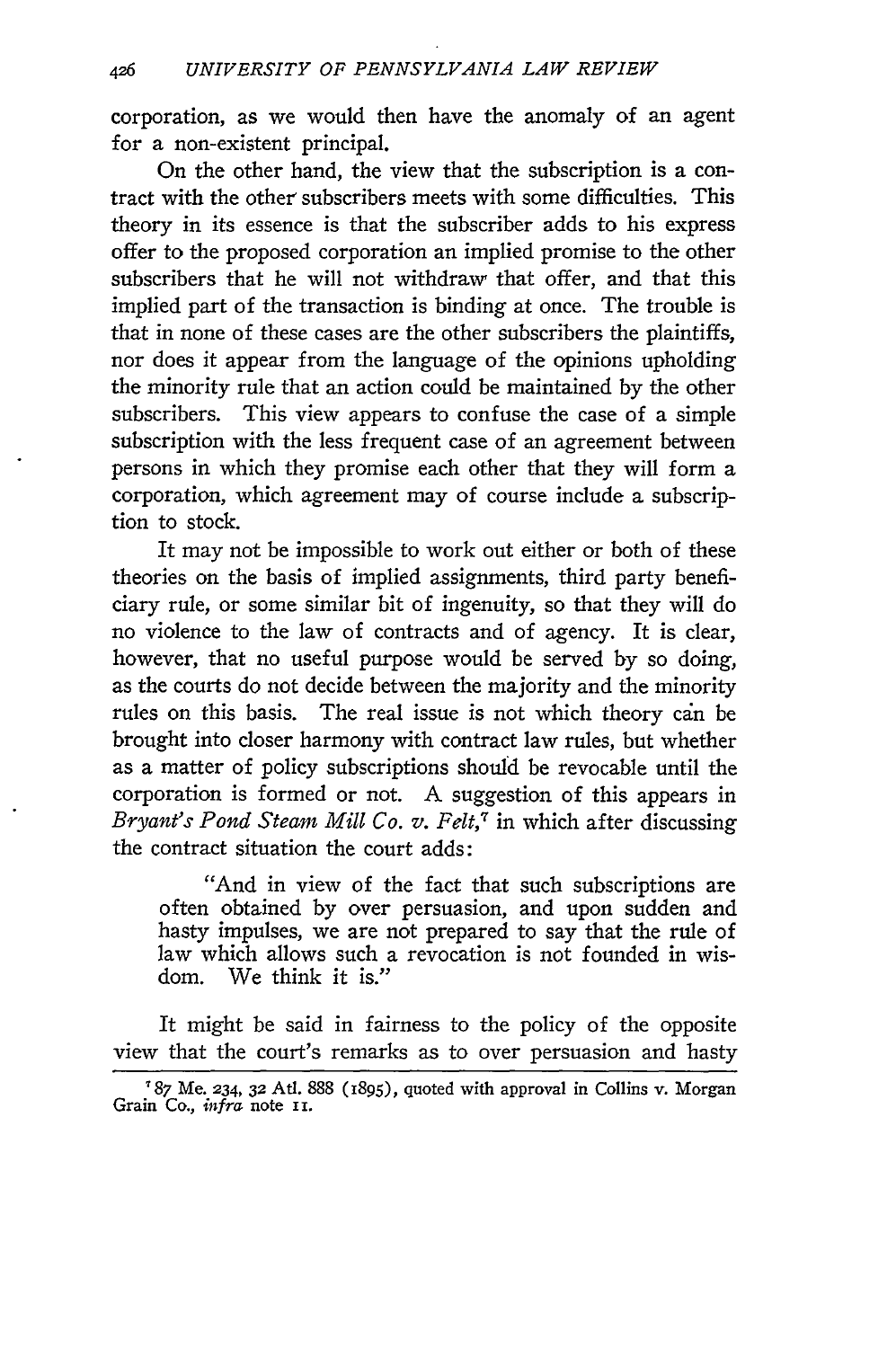impulses might just as well apply to stock subscriptions made after incorporation, or indeed to any kind of promises to pay.

The question of the acceptance of the subscription can arise only under the so-called majority rule. Under the other view the subscriber cannot withdraw even before the formation of the corporation, so it makes no difference whether the subscription is accepted after incorporation or not. Assuming the majority rule to be the law, the right to withdraw exists at least until the offeree corporation comes into existence. The question then arises whether that right is terminated *ipso facto* the moment the corporation comes into being, or whether it remains until and unless there is an actual acceptance of the subscription **by** the corporation. On this question authority is less abundant.

Among the cases following the majority rule, there are some dicta stating or implying that the subscription becomes binding as soon as the corporation is formed,<sup>8</sup> and some indicating that an actual acceptance after formation is necessary.<sup>9</sup> In none of these cases was the question directly at issue in the sense that a withdrawal had been attempted after the corporation was formed but before an actual acceptance was made. The defense in no case depended solely on a lack of acceptance, and the courts were consequently under no necessity of defining the precise moment at which the subscriptions became fully-formed contracts. The divergence of opinion shown in these cases therefore indicates that the rule on this point is still not definitely fixed, rather than that there is a conscious division of authority.

San Joaquin Co. v. Beecher, *supra* note 4; Twin Creek Co. v. Lancaster, 79 Ky. 552 (1881); Bullock v. Falmouth Co., supra note 1; Balfour v. Baker, City Gas Co., infra note 12; Auburn Bolt Works v. Shultz, 143 Pa. 256, 22<br>Atl. 904 (1891); Muncy Traction Engine Co. v. De La Green, 143 Pa. 269, Bottle Works v. Schall, **13** Pa. Super. *96* (igoo); Kramer v. Hamsher, **63** Pa. Super. **211 (1916) ;** Cartwright v. Dickenson, **88** Tenn. 476, **12 S.** W. **<sup>1030</sup> (89o).**

<sup>&</sup>lt;sup>9</sup> Collins v. Morgan Grain Co., *infra* note 11; Stone v. Walker, 201 Ala.<br>130, 77 So. 554 (1917); McCormick v. Great Bend Co., *supra* note 1; U. S.<br>Pump Co. v. Davis, *supra* note 4; Penobscot R. Co. v. Dummer, 40 Me. 1 **26 Minn. 112,** 1 **N.** W. **827 (879) ;** Buffalo **&** Jamestown R. **Co.** v. Gifford, **87** *N.* Y. **294 (1882) ;** Yonkers Gazette Co. v. Taylor, **30 App.** Div. 334, **51 N.** Y. Supp. 969 (1898); Steely v. Texas Improvement Co., 55 Tex. Civ. App. 463.<br>119 S. W. 319 (1909); Martin v. Rothwell, *supra* note 1; Martin v. Cushwa.<br>86 W. Va. 615, 104 S. E. 97 (1920).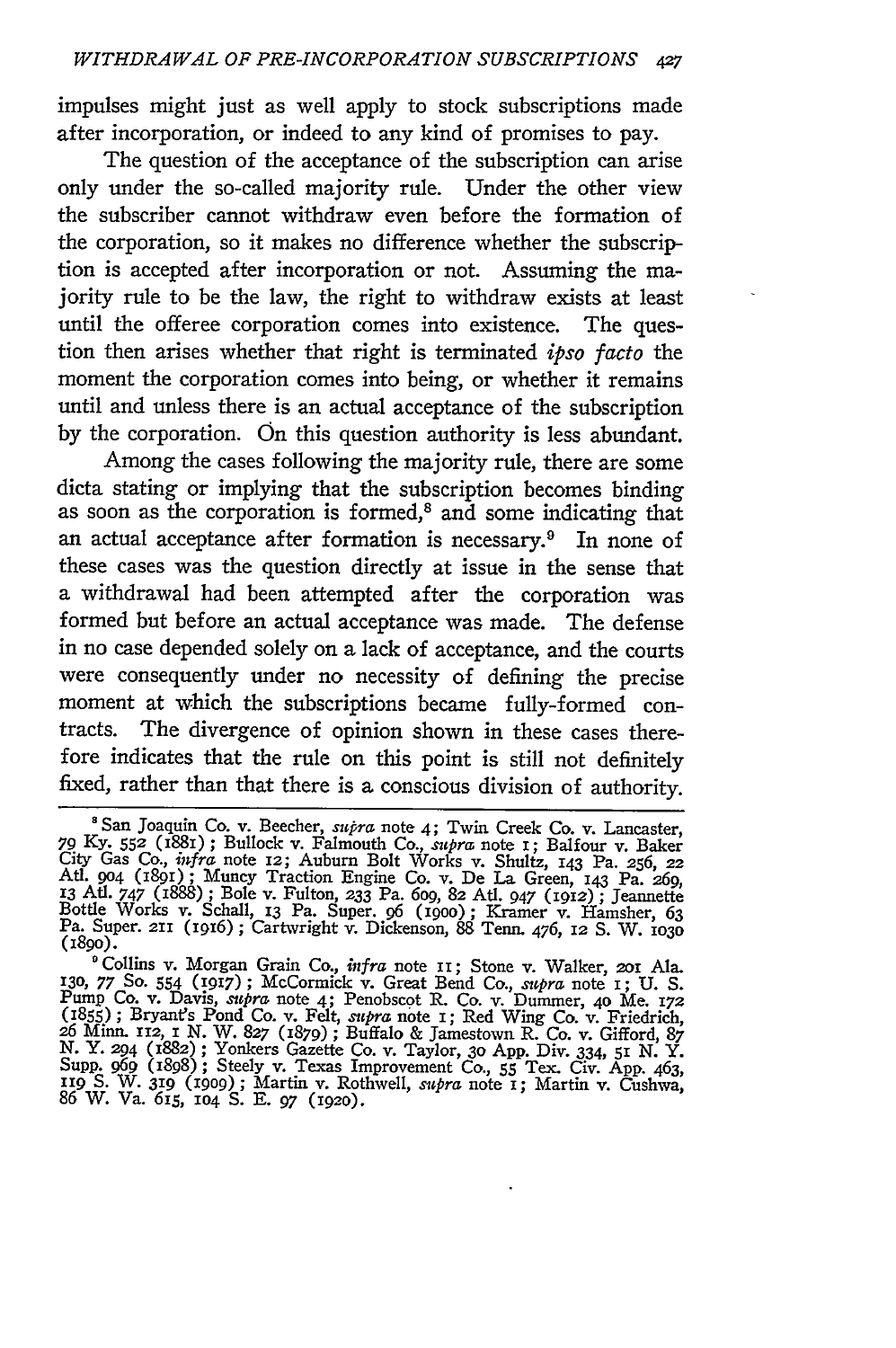The Pennsylvania courts have laid down the definite rule that the subscription can be withdrawn up to the time when the certificate or application for charter is filed in the office of the Secretary of the Commonwealth, and that at the moment of filing the obligation of the subscriber becomes final.<sup>10</sup> It is difficult to see its justification other than as a rule of convenience. The corporation has not come into existence when the application has been filed in the office of the Secretary of the Commonwealth. The Governor may refuse to grant the charter, and if he does grant it, the corporate existence does not date back to the time the Secretary received the application. There are not two contracting parties in existence any more than there were at the time the subscription was made. Not only is there no actual acceptance; even the existence of the promisee is still lacking.

Taking one of the best considered and most recent cases on the other side, we find in *Collins v. Morgan Grain Co.,"* first, a definite recognition, which is lacking in most of the cases, of the fact that there is a division of authority on the question of withdrawal prior to incorporation, with a positive adoption of the so-called majority rule; and second, a declaration that the subscriptions are not binding until "the corporations have been organized, and the subscriptions accepted."

If the law of contracts is applicable, and the majority rule as to the subscriptions is adopted, it would seem that there should be an actual acceptance. When the corporation is formed, we have two potential contracting parties, plus an outstanding offer made by one of them to the other. To constitute a contract there must also be some kind of an acceptance, express or implied. If the formation of the corporation, without more, makes the subscription binding, it must be on the ground that the forma-

<sup>0</sup> Auburn Bolt Works v. Shultz, 143 Pa. 256, 22 Atl. **904** (1891) ; Muncy Traction Engine Co. v. De La Green, 143 Pa. 269, 13 AtI. 747 (1888) ; Jeannette Bottle Works v. Schall, 13 Pa. Super. 96 (1900); Kramer v. Hamsher,<br>63 Pa. Super. 211 (1916). These cases speak indiscriminately of the time of filing the certificate, and of the time when the incorporators are ready to file it.<br>It is submitted that they cannot literally mean the latter, as it is too indefinite; and that the court has merely overlooked the fact that the two expressions are not synonymous. **16** F.(2d) **253** (C. C. A. 9th, **1926).**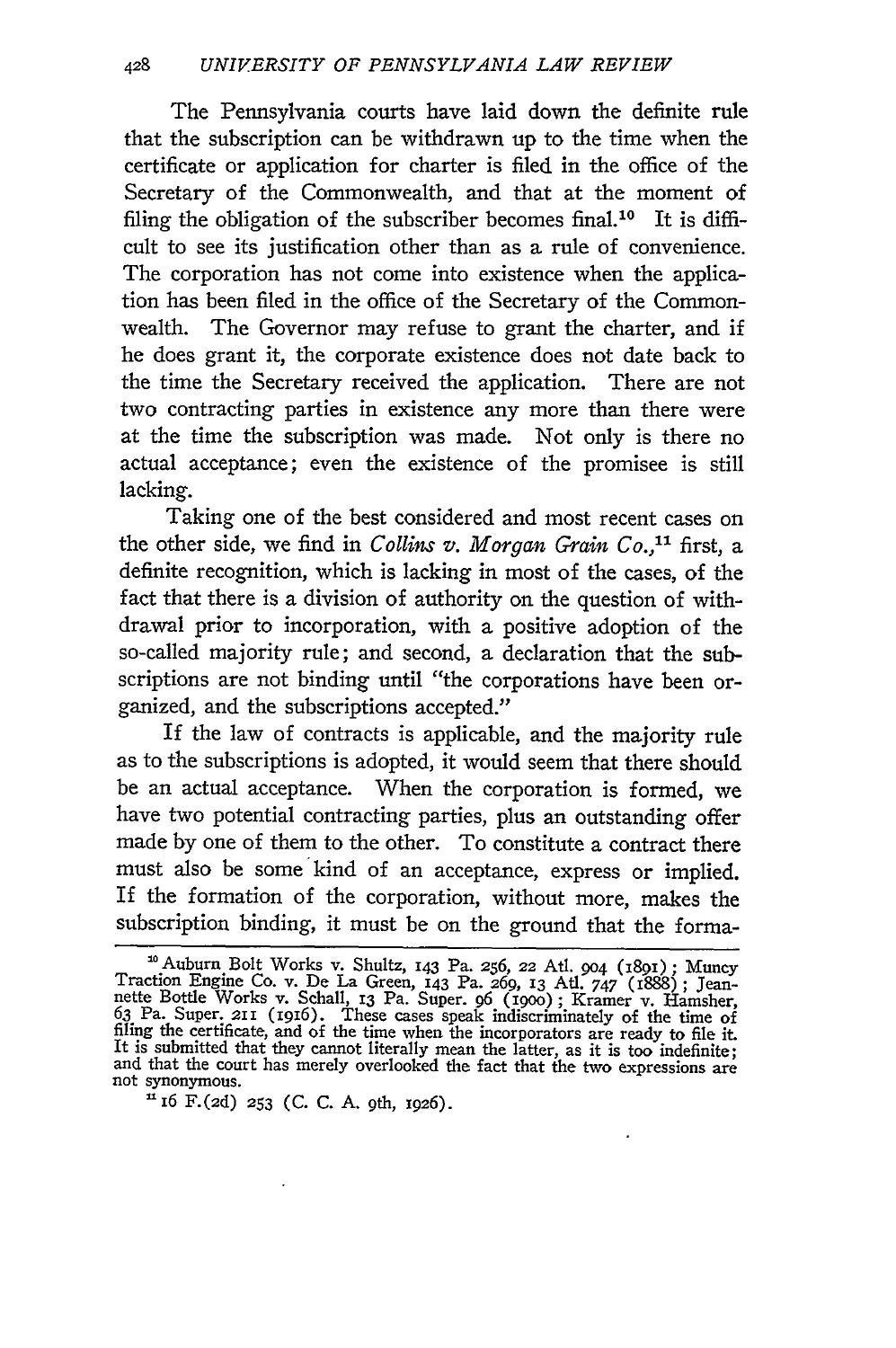tion itself constitutes an implied acceptance. But how can the mere coming into existence of a potential contracting party imply an acceptance of offers made in anticipation of its existence? The act of being born, in the case of a natural person, does not involve the implied acceptance of any offers. No other kind of an offer made to a prospective corporation is regarded as accepted by the mere fact of its coming into being. Why should it be implied that the new-born corporation desires to accept such offers rather than to reject them, when it has as yet had no opportunity to do either?

In some cases facts appear which are clearly sufficient to constitute an implied acceptance without doing violence to the rules of contract law. Thus in *Balfour v..Baker City Gas Co.,12* while there was no express acceptance of the subscription, the subscriber consented to the holding of the organization meeting, and a stock certificate was made out in his name. Similarly, in *Cartwright v. Dickenson,'3* the subscriber was not only present at the organization meeting but had paid part of the subscription and had served as a director, enough to show that both he and the corporation were treating the subscription as an existing contract. Such cases **Of** acceptance by conduct are clearly distinguishable from cases of unaccepted subscriptions, and yet the court in the latter case says that "at the moment when the conditions required by law as preliminary to the granting of a charter were complied with the subscribers became shareholders." If all the cases containing dicta of this kind showed such instances of implied acceptance, the theory that acceptance is unnecessary would quickly disappear. In some of the cases, however, there is no such distinction on the facts, and the statements of the courts cannot be so easily disposed of.

The chief cause of the confusion regarding the necessity for acceptance appears to be a failure in many of the cases openly to recognize, as is done in *Collins v. Morgan Grain Co.*<sup>14</sup> the division of authority and the divergent theories on the question

**<sup>227</sup>** Or. **300, 41** Pac. 164 (1895).

**<sup>&#</sup>x27;88** Tenn. 476, 12 S. W. **1030** (18go).

*<sup>&#</sup>x27;Supra* note **ii.**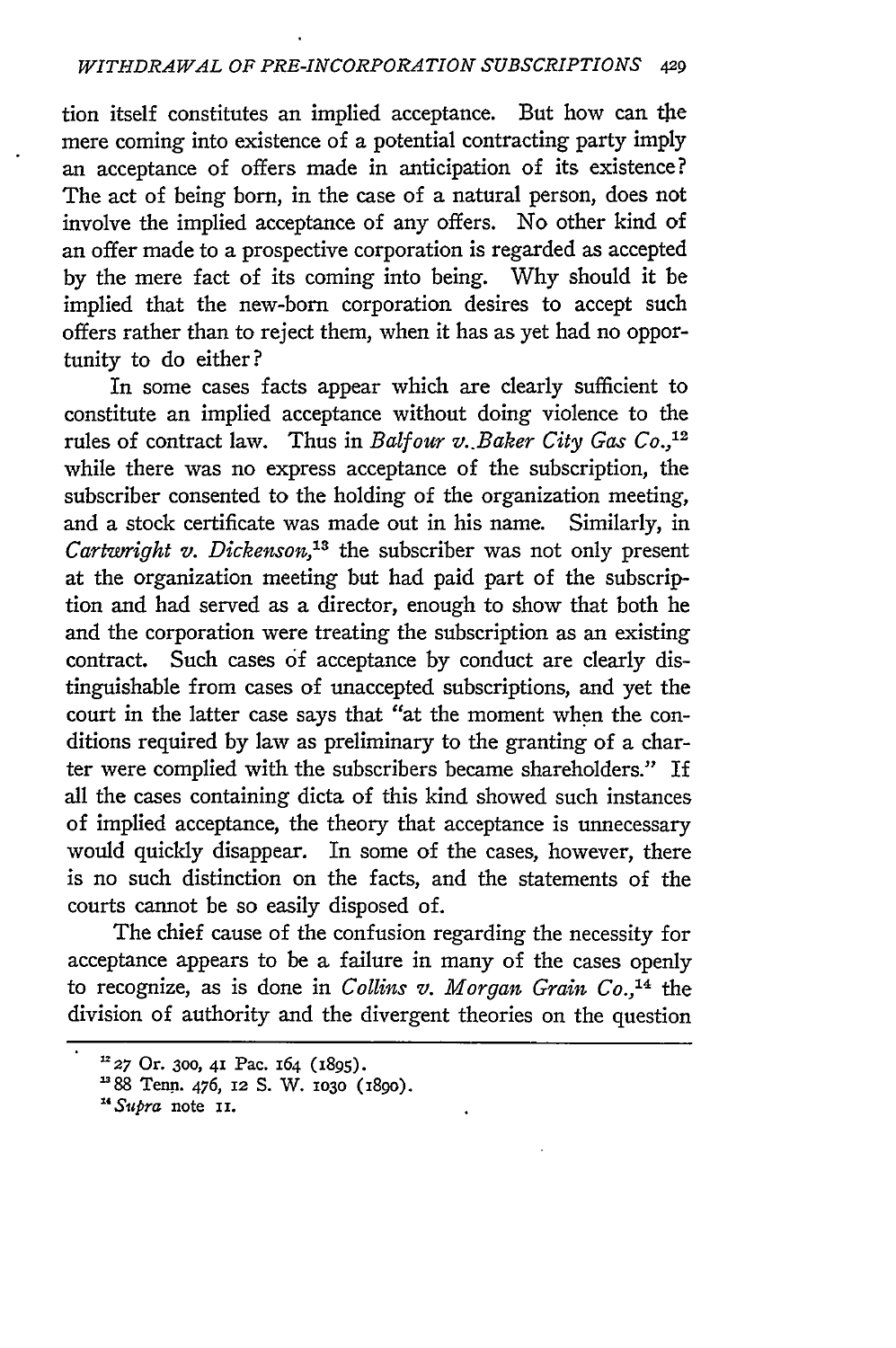of withdrawal. Thus in the Pennsylvania cases,<sup>15</sup> the court follows the majority rule in permitting subscriptions to be withdrawn prior to incorporation, on the ground that they are "mere proposals," but holds them to be binding the moment the application for charter is filed, asserting that "each subscriber contracts with his associates **. .** . and these mutual promises form a valid and sufficient consideration." **16**

The trouble here is that if the subscriptions are contracts between the subscribers they are not "mere proposals," but are binding at once. If they are mere proposals they are not contracts with the other subscribers, and their consideration is to be found not in the other proposals, but in the undertaking of the corporation, after it has accepted the subscription, to issue the stock. The same paragraph contains language consistent with both doctrines, which are not consistent with each other.

A court which adopts the rule that subscriptions can be withdrawn prior to incorporation, must recognize that this rule can only be based on the theory that the subscriptions are "mere proposals" and are not already contracts. It should then adhere to the reasoning of the rule and require the proposals to be accepted by the offeree as in the case of ordinary offers to contract, expressly or by actual implication. A court which prefers to regard the subscription as a trilateral agreement, binding as between the subscribers when made, should permit no withdrawal at any time. Under neither view is there any justification for the middle ground that the subscription is a mere offer when made but becomes a contract without being accepted.

Pursuing the application of the law of contracts one step further, the question arises whether, if actual acceptance of the

<sup>&</sup>lt;sup>15</sup> Jeannette Bottle Works v. Schall, 13 Pa. Super. 96 (1900), and other<br>Pennsylvania cases cited *supra* note 10. **"** Also in several Pennsylvania cases not involving the question of with-

drawal, the court utters the dictum that stock subscriptions are trilateral con-<br>tracts, the other subscribers being party to them. If these dicta really repre-<br>sented Pennsylvania law, these cases would conflict with the Co., 31 Pa. 489 (1858); Phila. & Del. Co. R. Co. v. Conway, *177* Pa. 364, 35 At. *716* (1896) ; Marles Moulding Co. v. Stulb, 215 Pa. *91,* 64 At. 431 (i9o6) **;** Wolf v. Excelsior Automatic Scale & Supply Co., 270 Pa. 547, 113 Atl. 569<br>(1921); Altoona Milk Co. v. Armstrong, 38 Pa. Super. 350 (1909); Garrett v.<br>Phila. Lawn Mower Co., *supra* note 6.